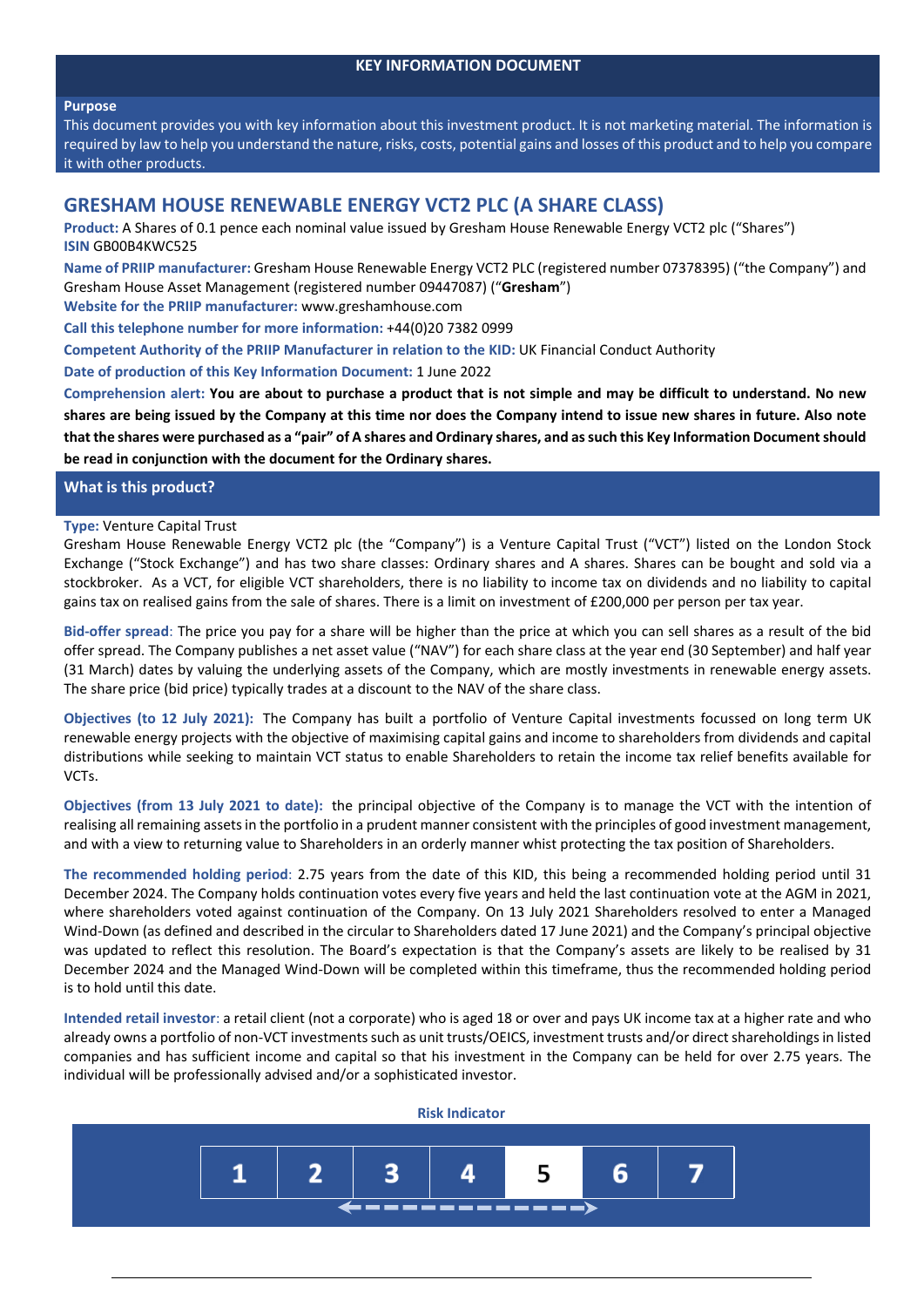#### **Lower** risk **Higher risk**



The summary risk indicator is a guide to the level of risk of the Product compared to other products. It **shows how likely it isthat the Product will lose money because of movementsin the market or because** we are not able to pay you. We have classified this Product as 5 out of 7, which is a medium to high risk class. This rates the potential losses from future performance at a medium to high level, and poor **market conditions will likely impact our capacity to pay you. This Product does not include any protection from future market performance so you could lose some or all of your investment. If we are not able to pay what is owed, you could lose your entire investment.** 

#### **Performance Scenarios**

**The table below** shows the money you could get back over the 2.75‐year intended life of the product under different scenarios, assuming that you invest £10,000. The scenarios shown illustrate how your investment could perform. You can compare them with the scenarios of other products. The scenarios presented are an estimate of future performance based on evidence from the past on how the value of this investment varies, and are not an exact indicator. What you get will vary depending on how the market performs and how long you keep the investment. The stress scenario shows what you might get back in extreme market circumstances, and it does not take into account the situation where the Company is not able to pay you. This product cannot be easily cashed in. This means it is difficult to estimate how much you would get back if you cash in before the end of the recommended holding period. You will either be unable to cash in early or you will have to pay high costs or make a large loss if you do.

| <b>Investment Scenarios</b> |                                                                 | 1 year     | 2.75 years<br>(recommended<br>holding period) |
|-----------------------------|-----------------------------------------------------------------|------------|-----------------------------------------------|
| <b>Stress scenario</b>      | What you might get back after costs<br>Average return each year | £5,099     | £3,570                                        |
|                             |                                                                 | $-49.01%$  | -29.06%                                       |
| Unfavourable scenario       | What you might get back after costs<br>Average return each year | £10,000    | £10,000                                       |
|                             |                                                                 | $0.00\%$   | $0.00\%$                                      |
| Moderate scenario           | What you might get back after costs<br>Average return each year | £150.149   | £295.120                                      |
|                             |                                                                 | 1.401.49%  | 209.03%                                       |
| <b>Favourable scenario</b>  | What you might get back after costs<br>Average return each year | £1,413,153 | £2,060,625                                    |
|                             |                                                                 | 14.031.53% | 490.65%                                       |

**What happens if Gresham House Renewable VCT2 plc is unable to pay out?**

The value of the Shares and the income derived from them is dependent on the performance of the Company's underlying investments and can fluctuate. Investors could lose all or part of their investment. Your capital is at risk. As a shareholder of the Company you would not be able to make a claim to the Financial Services Compensation Scheme about the Company in the event that the Company is unable to pay out.

## **What are the costs?**

The Reduction in Yield (RIY) in the table below shows what impact the total costs you pay will have on the investment return you might get. The total costs take into account one‐off, ongoing and incidental costs. The amounts shown here are the cumulative costs of the product itself, for three different holding periods. They include potential early exit penalties. The figures assume you invest £10,000. The figures are estimates and may change in the future.

#### **Costs over time**

The person selling you or advising you about this product may charge you other costs. If so, this person will provide you with information about these costs, and show you the impact that all costs will have on your investment over time.

| <b>Investment Scenarios</b>     | If you cash in after<br>$1$ vear* | If you cash in after<br>$2.75$ years* |
|---------------------------------|-----------------------------------|---------------------------------------|
| <b>Total costs</b>              | £0                                | £0                                    |
| Impact on return (RIY) per year | $0.00\%$                          | $0.00\%$                              |